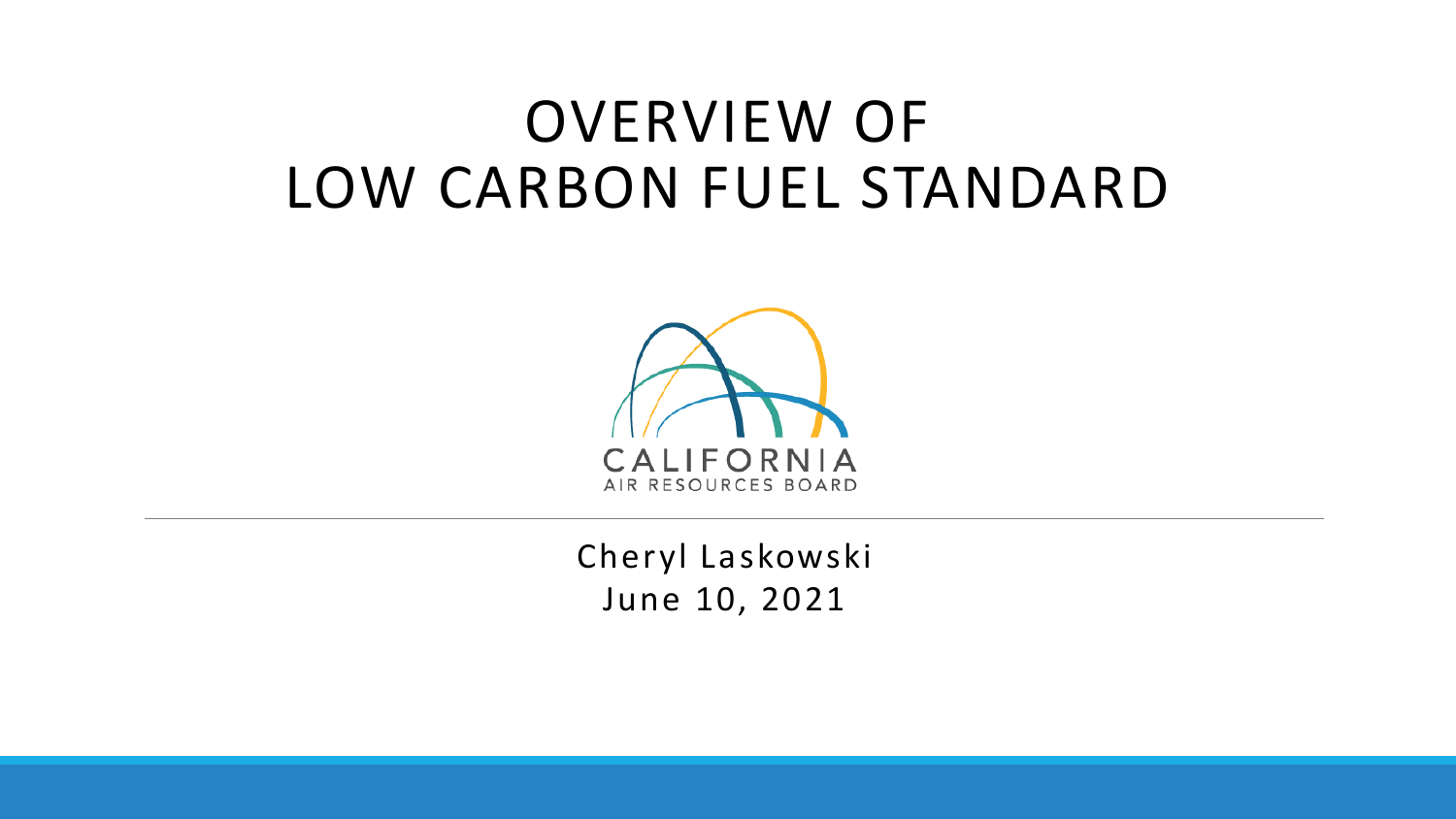# CARB's Climate Portfolio for 2030 Target







More clean, renewable fuels



Cleaner zero or near-zero emission cars, trucks, and buses



Walkable/bikeable communities with transit



Cleaner freight and goods movement



60% renewable power



Slash potent "super-pollutants" from dairies, landfills and refrigerants



Cap emissions from transportation, industry, natural gas, and electricity



Invest in communities to reduce emissions



Protect and manage natural and working lands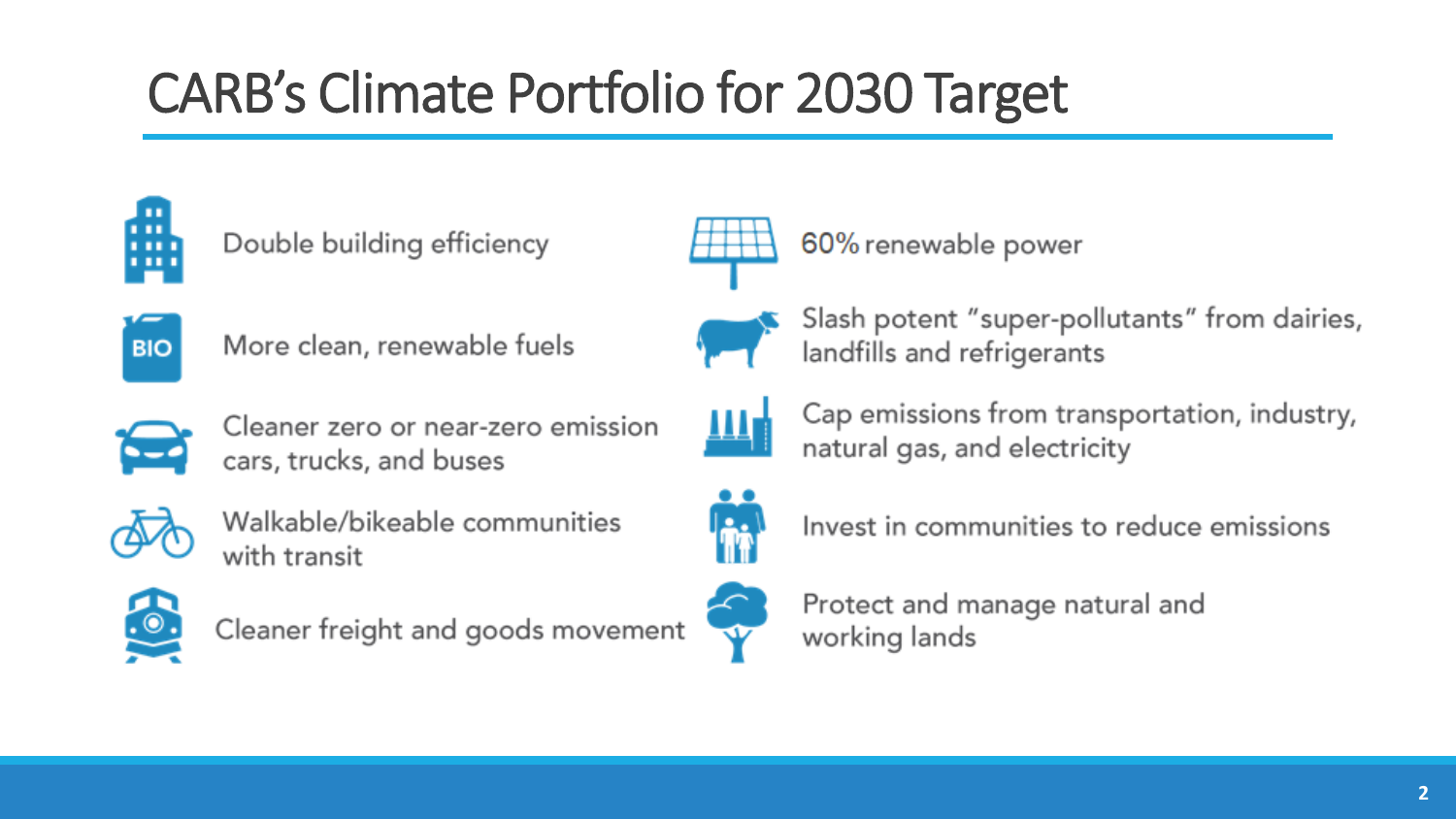# California's GHG Emissions



Transportation sector accounts for 50% of State's GHG inventory when industrial emissions from refining and oil production are included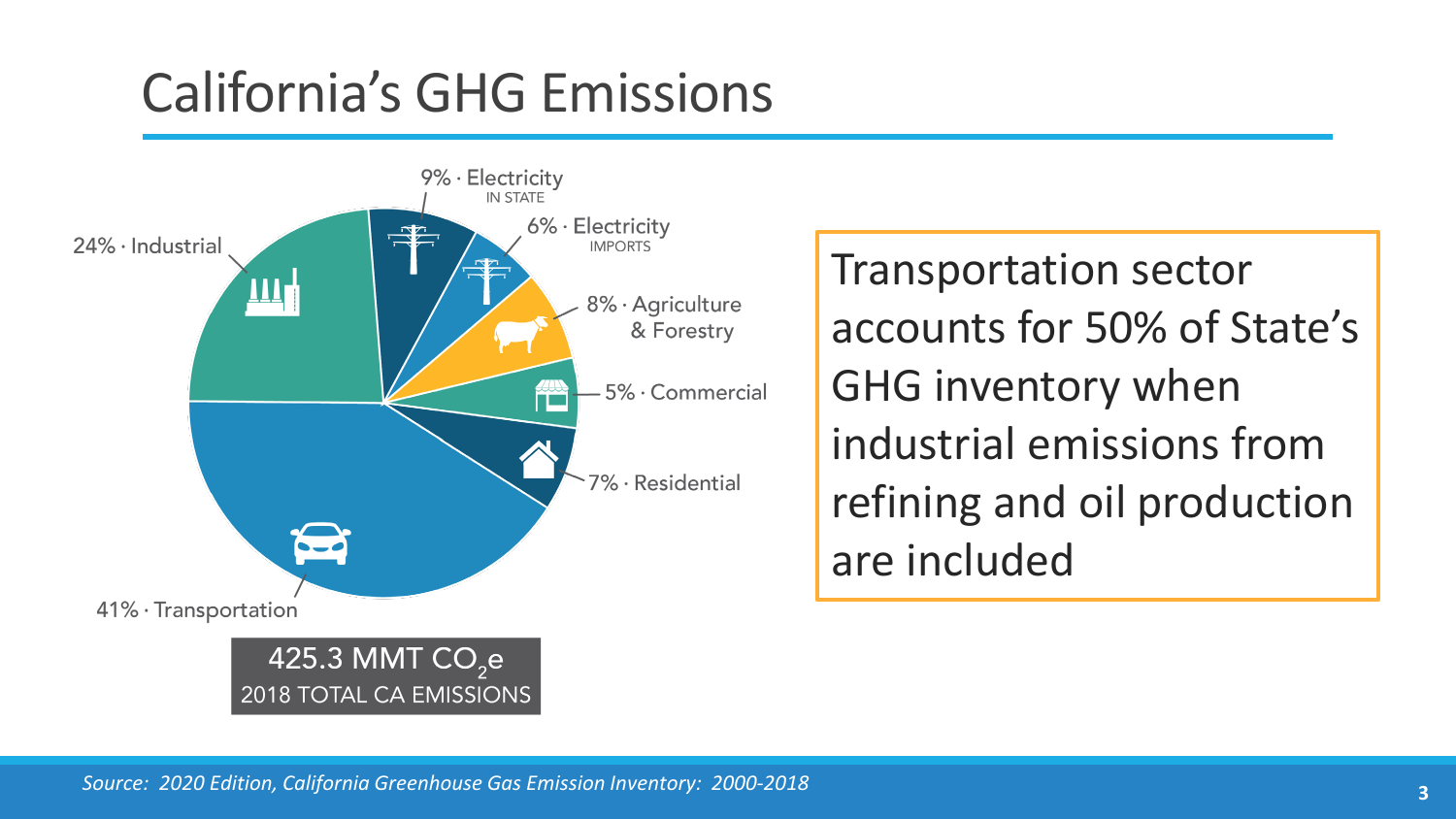# Low Carbon Fuel Standard (LCFS)

#### **Goal:** Reduce carbon intensity of transportation fuels and diversify the fuel mix

### **Expected benefits:**

- Reduce greenhouse gases
- Transform and diversify fuel pool
- Reduce petroleum dependency
- Reduce emissions of criteria pollutants and toxics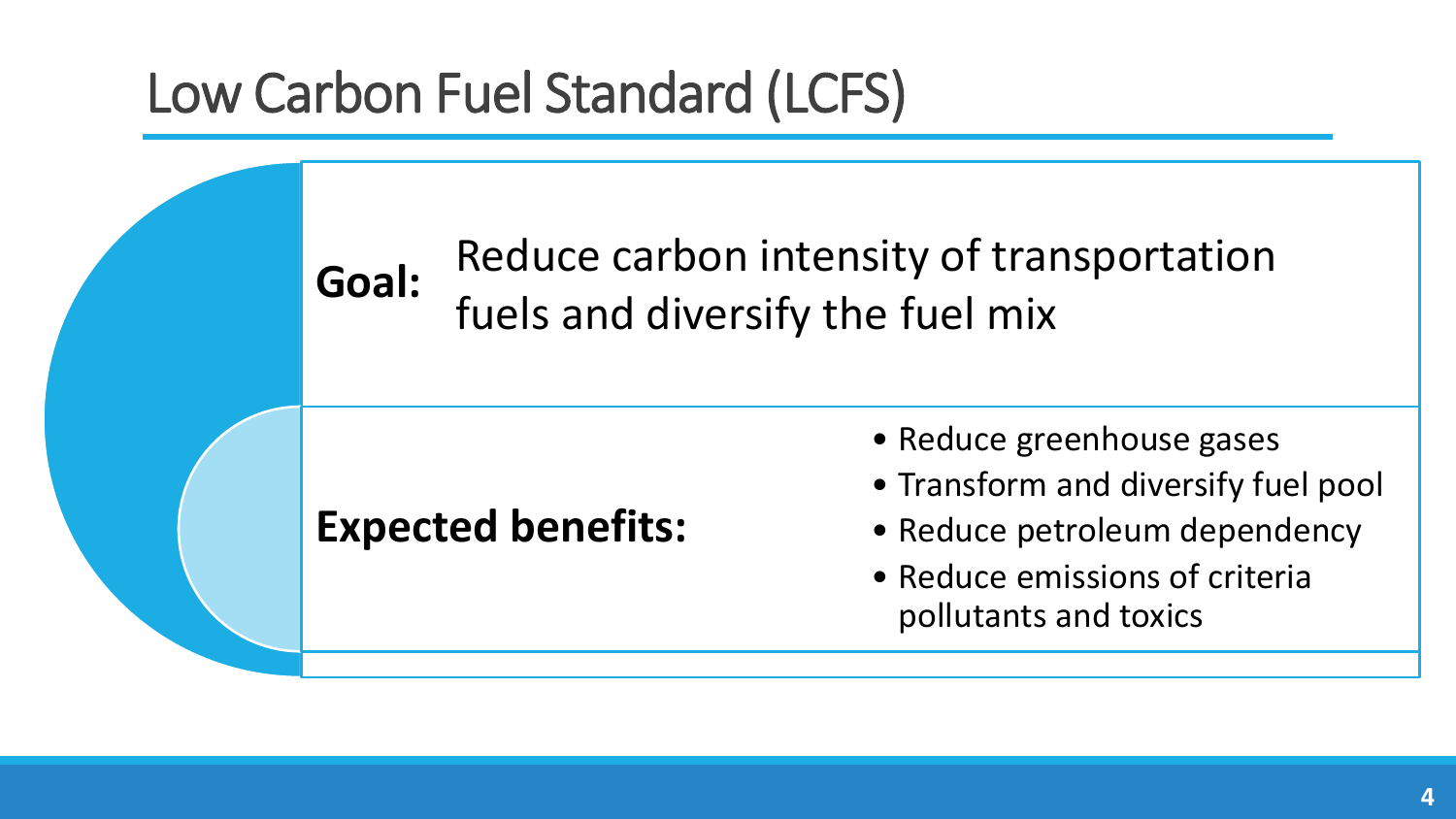## How LCFS Works – Credit and Deficit Generation

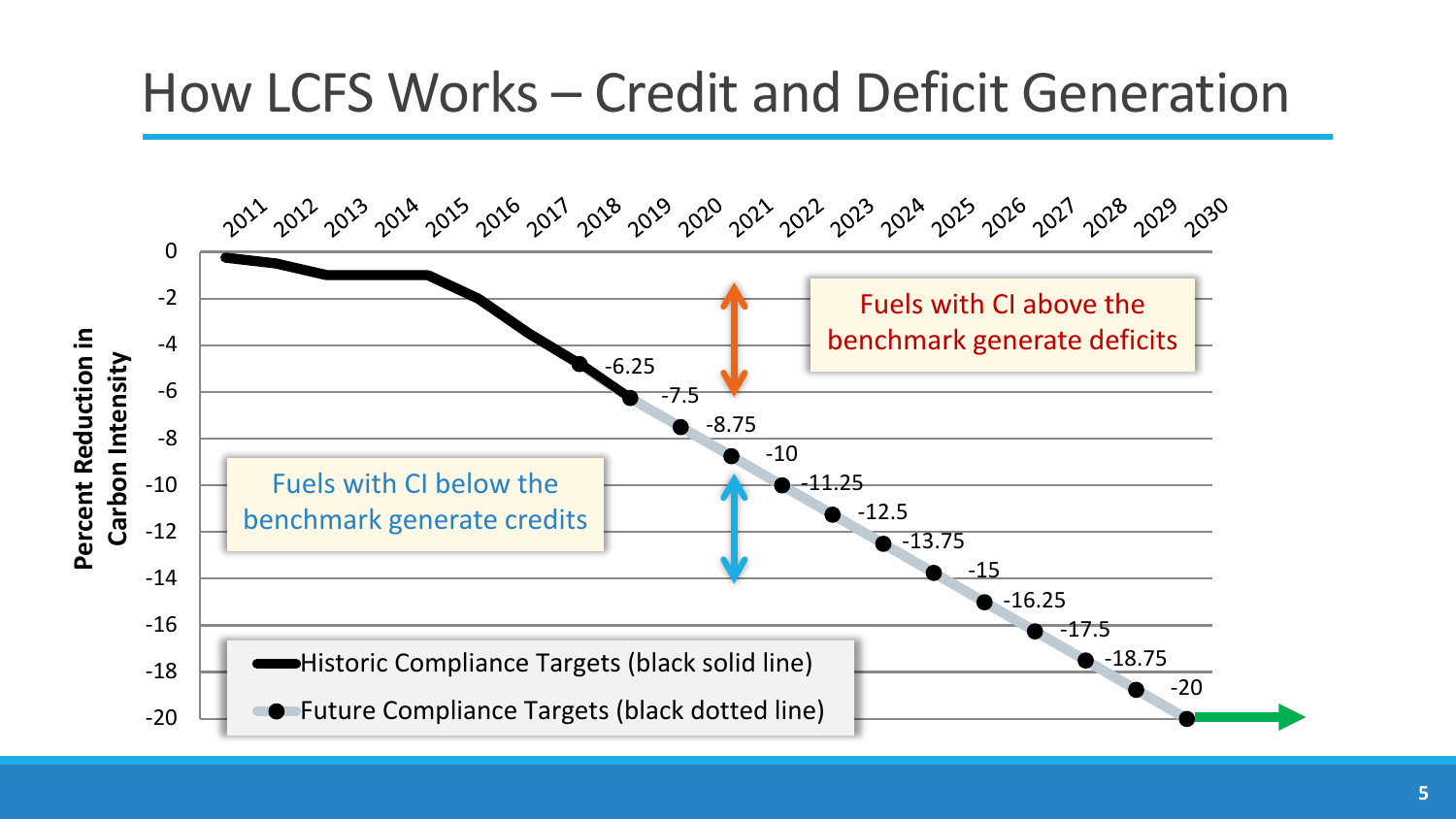## LCFS Credits and Deficits

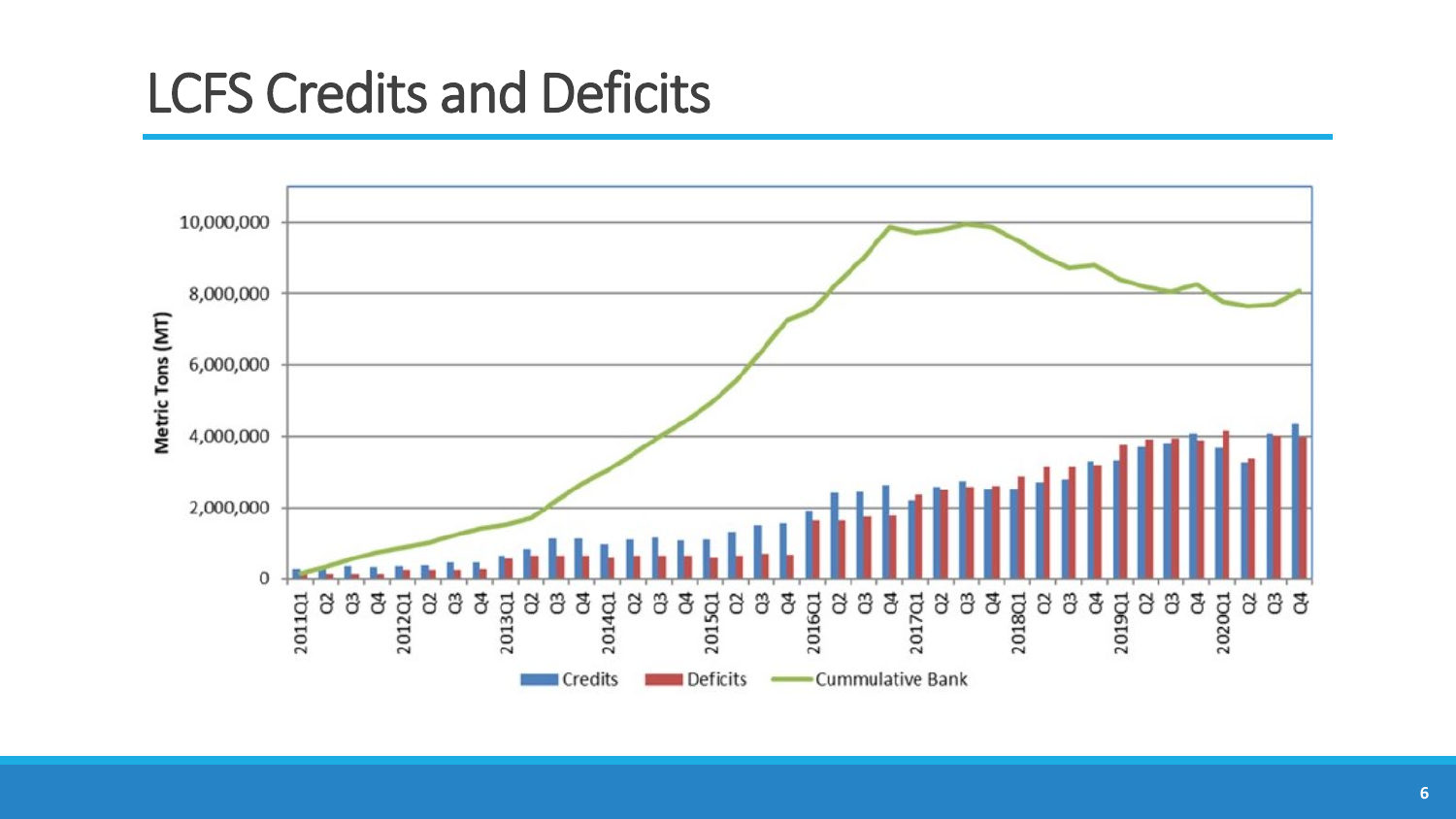### LCFS Promotes Investment in Low Carbon Fuels

**LCFS Average Spot Price (\$/MT)**

**Annual LCFS Value Created**



**Year**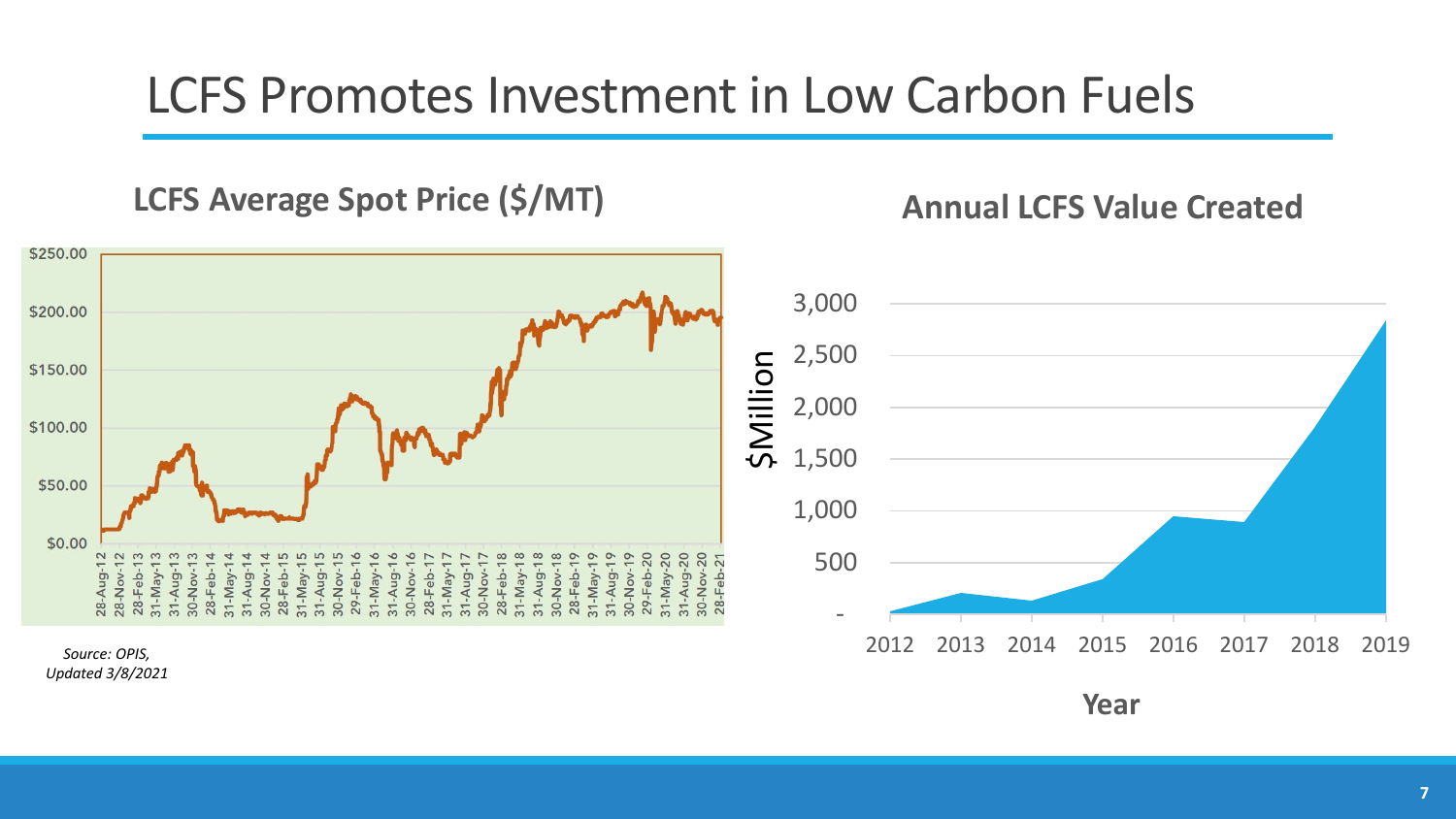## LCFS Progress

**VOLUMES**

**CREDITS**

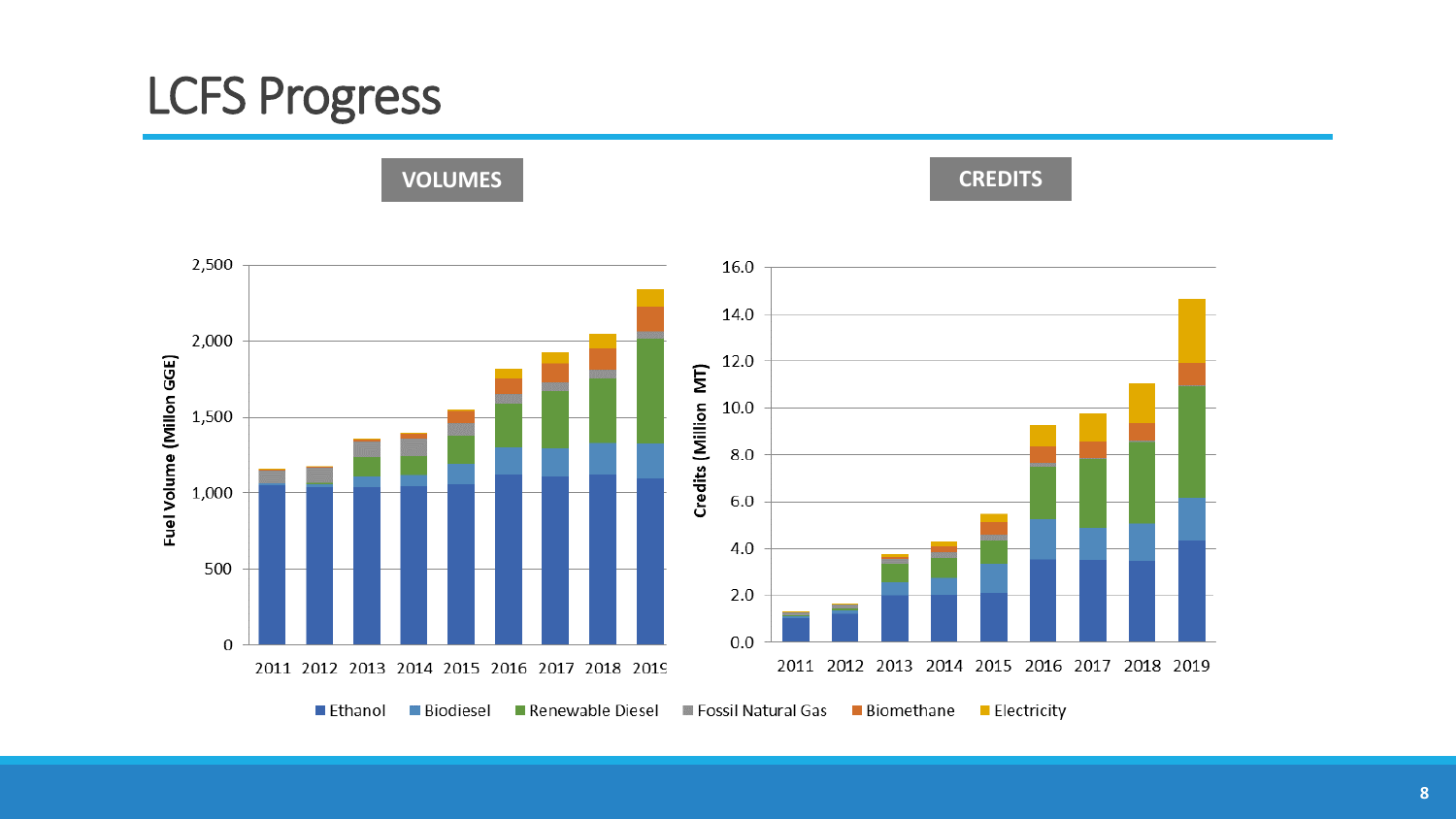# LCFS Program - 2018 Rulemaking

- Established a 2030 target of 20% reduction in carbon intensity
- LCA models revised; third-party verification requirements added
- Additional crediting opportunities added starting 2019